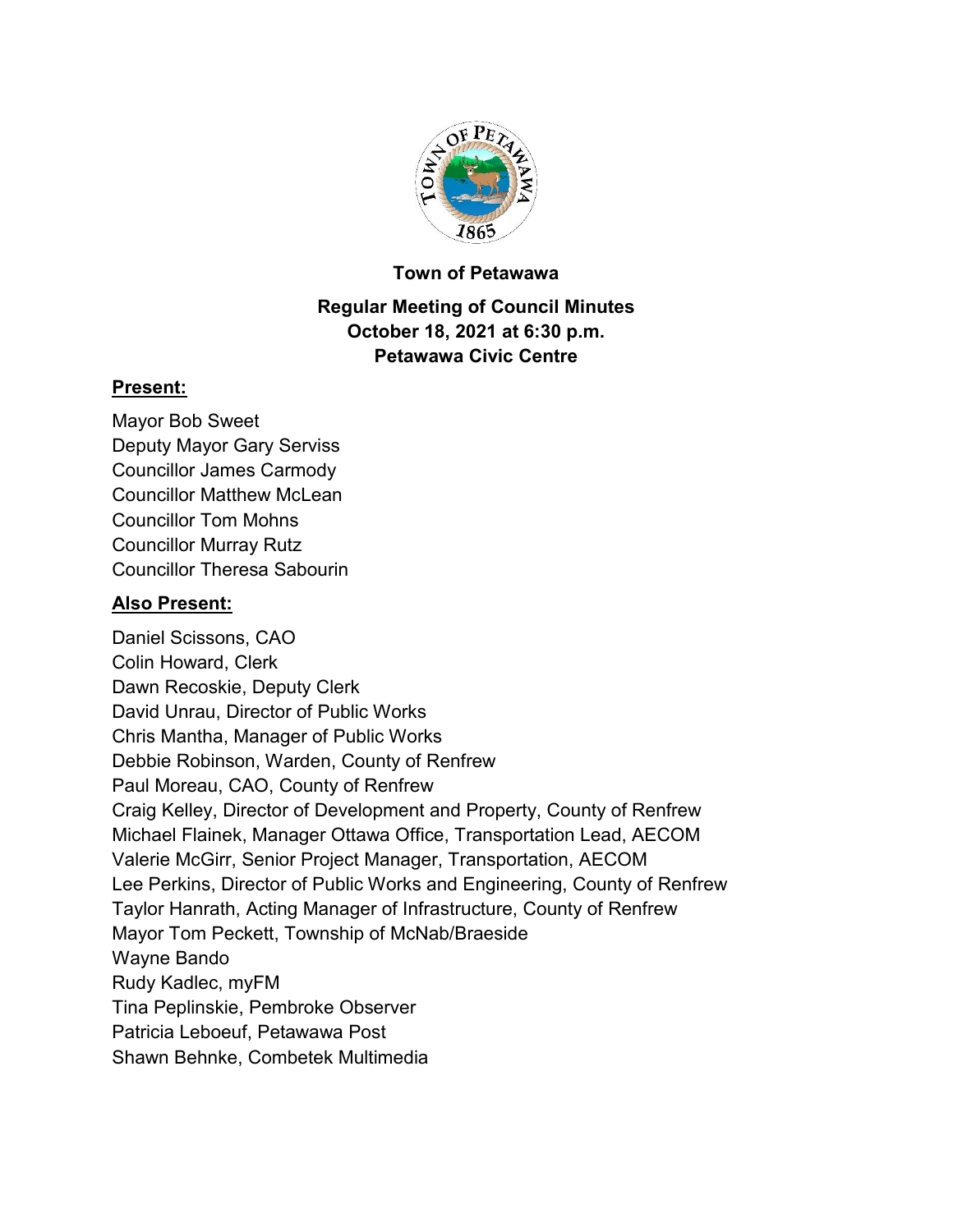# **Call to Order** (Moment of Silent Reflection)

The Mayor called the meeting to order at 6:35 p.m.

# **Approval of Agenda**

Resolution #1 **Moved by Murray Rutz Seconded by Theresa Sabourin** That the agenda for the October 18, 2021 regular meeting of Council be adopted. **Carried**

# **Disclosure of Pecuniary Interest**

There were no disclosures of pecuniary interest.

# **Approval of Minutes**

1. Council Meeting (October 4, 2021)

Resolution #2 **Moved by Matthew McLean Seconded by James Carmody**

That the minutes of the meeting of Council held October 4, 2021 be approved as printed and circulated.

# **Carried**

# **Presentations**

1. County of Renfrew Services – Warden Debbie Robinson; Paul Moreau, CAO, and Craig Kelley, Director of Development and Property, County of Renfrew

Mayor Bob Sweet welcomed Warden Debbie Robinson and the other County of Renfrew representatives. Warden Robinson opened the presentation by thanking Mayor Sweet and introducing her group consisting of Paul Moreau, CAO, and Craig Kelly, Director of Development and Property. Mr. Moreau proceeded to highlight the changes to the services that the County undertook following a Strategic Review of their Planning Services. The report outlined a framework for modernizing and improving how the County will deliver services across the County and on behalf of the lower tier municipalities. Mr. Moreau reported that the recent Service Delivery Improvement Project at the County Administration building will soon be completed. The \$4.5 million endeavour will create a unified workforce with greater ability for collaboration and efficiency to serve constituents by bringing all administration resources under one roof. Mr. Moreau reported the Human Resources (HR) division has seen many changes in 2021 and highlighted that the department is now aligned as a component of Corporate Services. The HR division has hired a new Manager lead by Greg Belmore as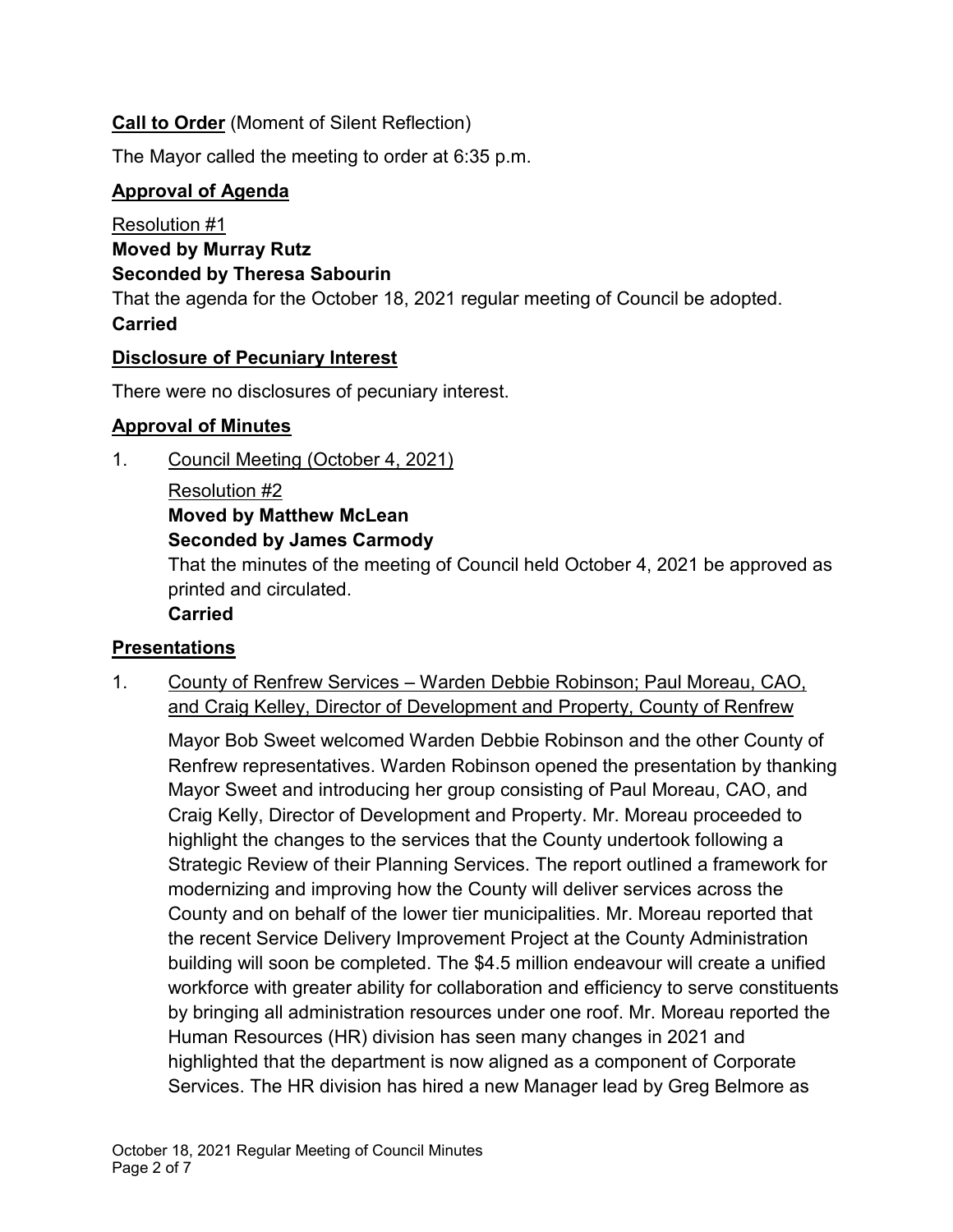well as a full complement of Human Resource Coordinators capable of providing advice and services to County departments and other municipalities.

Mr. Moreau turned the presentation over to Mr. Kelly to report on the changes to services within Development and Property. Mr. Kelly reported that the Planning Services took a deeper dive into the Strategic Review. The results of the framework helped create an environment for all applicants that is streamlined and efficient. Mr. Kelly highlighted the Planning Division has worked tirelessly on an Official Plan Amendment that will create a development-ready approach for local zoning by-laws. Mr. Kelly acknowledged Karen Cronier for her hard work as the Town's Director of Planning and Development. Mr. Kelly referenced the zoning by-law updates and acknowledged the Town is well on its way to passing its amendments.

Warden Robinson opened the presentation to questions from Council.

Mayor Sweet appreciated the support the Town is receiving from the upper tier and referenced the assistance with the Zoning By-law review in particular. The improvements at the County of Renfrew are very impressive and the benefits will be exceptional stated Mayor Sweet.

At this point, 7:06 p.m., the presentation ended and Mayor Sweet thanked the County of Renfrew representatives for their presentation on the improvements and changes to services at the County.

2. Proposed Intersection Enhancements at County Road 51, County Road 26, Mohns Avenue, Hilda Street – Michael Flainek, Manager Ottawa Office, Transportation Lead, AECOM and Valerie McGirr, Senior Project Manager, Transportation, AECOM

Mayor Sweet welcomed AECOM staff Michael Flainek, Manager Ottawa Office, Transportation Lead and Valerie McGirr, Senior Project Manager, Transportation along with County of Renfrew representatives Lee Perkins, Director of Public Works and Engineering and Township of McNab/Braeside Mayor and Chair of Operations, Tom Peckett.

Valerie McGirr opened the presentation and thanked Council for the opportunity to address safety concerns expressed for pedestrian and cyclists at the meeting of May 17, 2021. Ms. McGirr addressed some of those concerns in her presentation and showed the design now included a different alignment involving reduced corner radius to lower traffic speed, as well as flashing beacons and crosswalk indicators. Ms. McGirr highlighted the 4-leg and 5-leg differences in her presentation with respect to the intersection. Ms. McGirr reported on the differences of a 4-leg roundabout with a cul-de-sac at the end of Hilda Street. Some of those differences referenced safety for pedestrians, cyclists, ATVs, and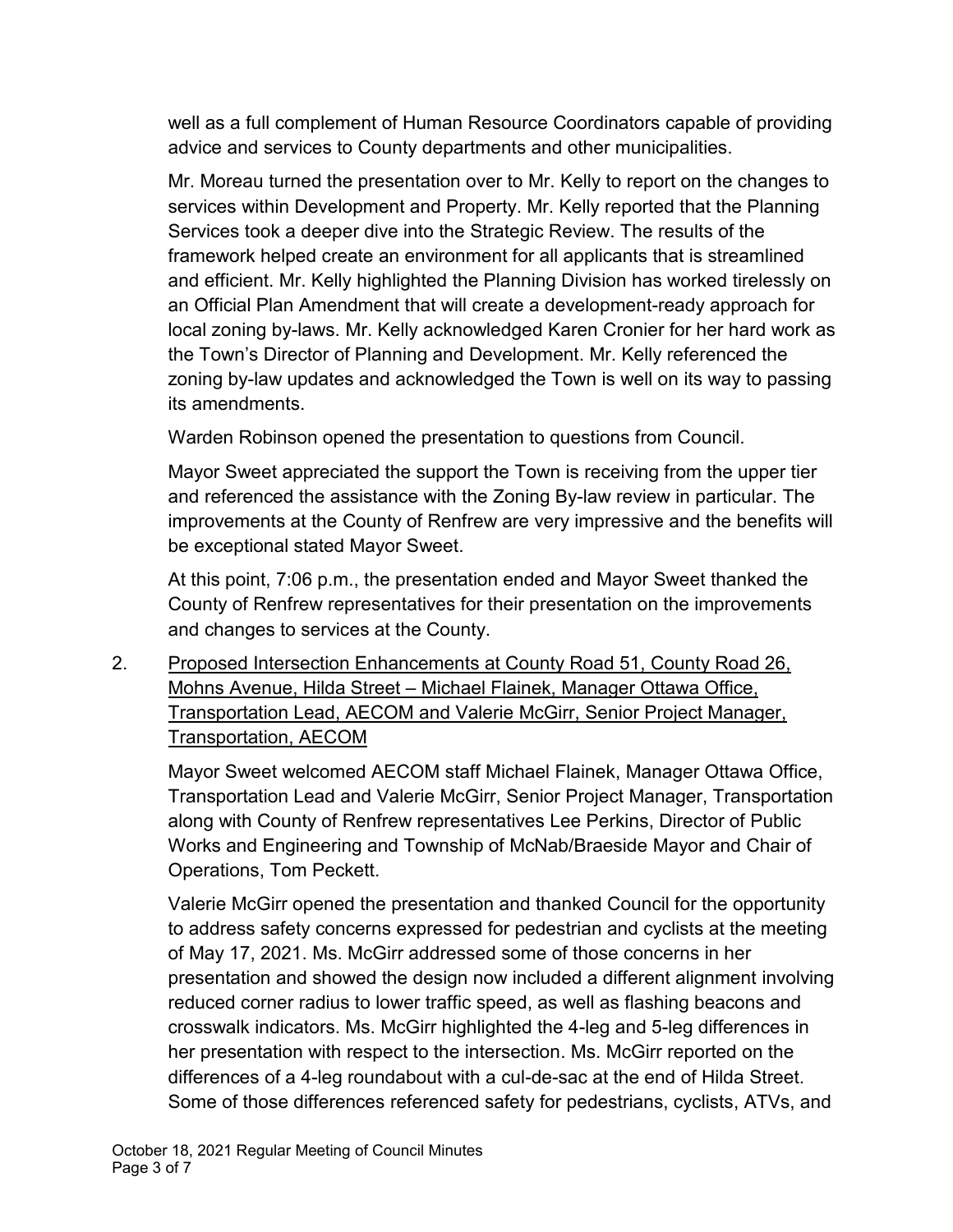snowmobiles; emergency access; business access; residents affected by out-ofway travel; vehicular level of service; additional property required and municipal operations access. Ms. McGirr also shared some traffic operation modelling which highlighted the areas and times of the day that the traffic operation would be handled under the 5-leg roundabout.

Mayor Sweet thanked AECOM for their presentation and requested questions from Council.

Concerns were raised regarding project costs, safety, crossings, impact to business access and traffic flow with two lane roundabouts. Mr. Flainek advised of the enhanced safety of roundabouts versus signalized intersections, improved pedestrian and cyclist features, including installation of rapid flashing beacons, and the intent to maintain access to properties within the 5-leg configuration.

Mayor Peckett commended Council for collaborating with the County on traffic flow improvements. Mayor Peckett indicated that the County would continue to pursue funding opportunities for construction. The cost to construct a roundabout is estimated at \$5 million.

Mayor Sweet, on behalf of Council, thanked Mr. Flainek, Ms. McGirr, Mr. Perkins, and Mayor Peckett for their thorough presentation.

#### Resolution #3

# **Moved by Murray Rutz**

## **Seconded by Theresa Sabourin**

That Council of the Corporation of the Town of Petawawa endorses the continuation of the Environmental Assessment and detailed design of the two roundabouts as presented by the County of Renfrew and AECOM on Monday, October 18, 2021 along County Road 51 (Petawawa Boulevard).

The locations of the two roundabouts are identified as follows:

- 1. The intersection of County Road 51 (Petawawa Boulevard), County Road 55 (Paquette Road), Festubert Boulevard and Menin Road; and
- 2. The intersection of County Road 51 (Petawawa Boulevard), County Road 26 (Doran Road), Hilda Street and Mohns Avenue.

# **Carried**

Council discussed the options presented for the roundabout at County Road 51 (Petawawa Boulevard), County Road 26 (Doran Road), Hilda Street and Mohns Avenue, and concurred the 5-leg roundabout as the preferred option.

Council broke for a short recess at 8:08 p.m.

Council reconvened at 8:17 p.m.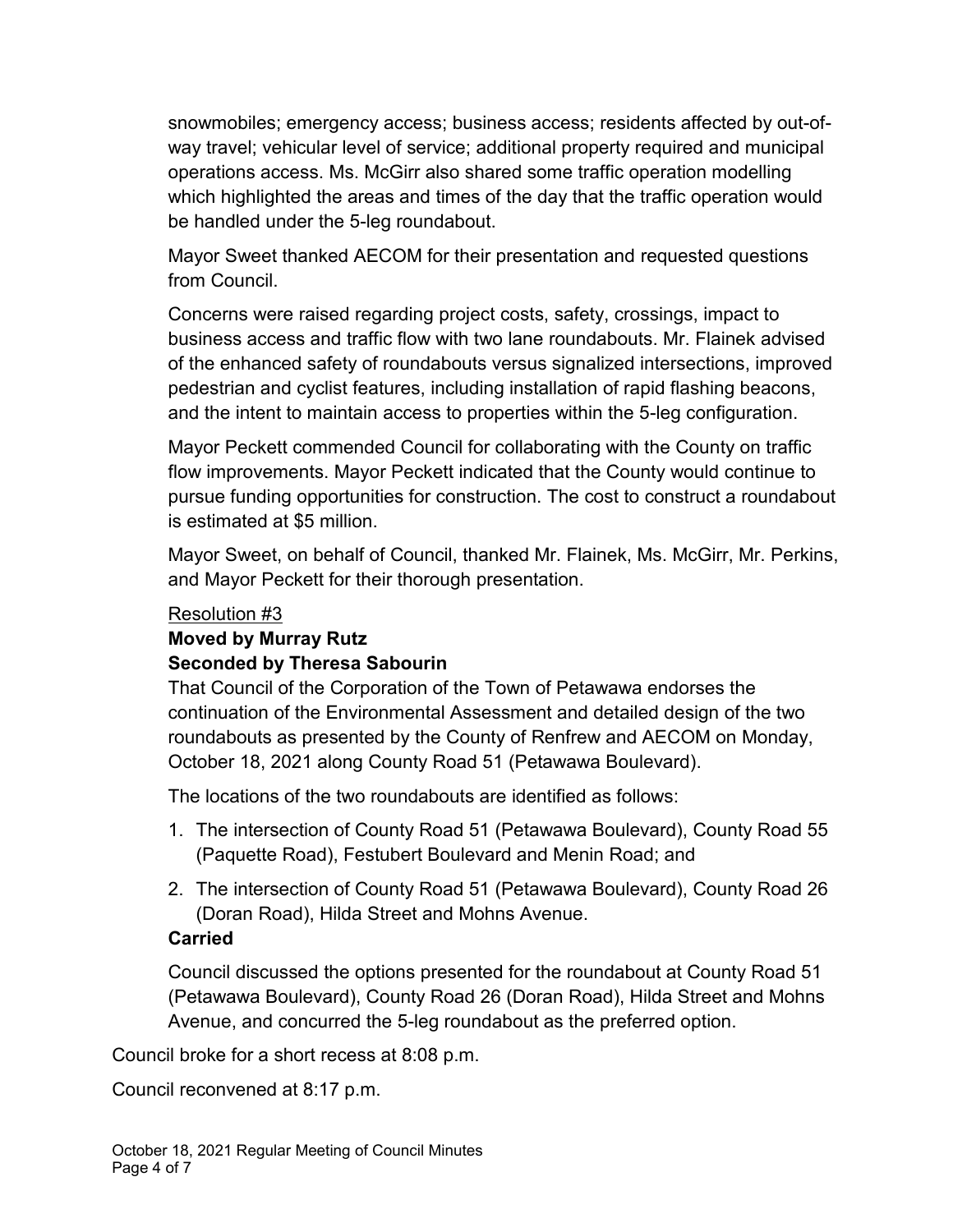## **By-laws**

1. By-law 1446/21 – being a by-law to authorize the use of internet and telephone voting for the 2022 Municipal Election

## Resolution #4 **Moved by James Carmody Seconded by Gary Serviss**

That By-law 1446/21 – being a by-law to authorize the use of internet and telephone voting for the 2022 Municipal Election, be read a first and second time. **Carried**

Resolution #5 **Moved by Theresa Sabourin Seconded by Gary Serviss** That By-law 1446/21 be read a third time and passed. **Carried**

## **Correspondence**

1. Mandatory COVID-19 Vaccination Policies for Municipalities and Organizations across Ontario – Dr. Robert Cushman, Acting Chief Medical Officer of Health, Renfrew County and District Health Unit

CAO Daniel Scissons provided an overview of the correspondence from Dr. Cushman. Mr. Scissons reported the County of Renfrew has drafted a mandatory COVID-19 vaccination policy. Mr. Scissons highlighted some key points within the policy related to vaccinated and non-vaccinated employees and stated that the policy is in addition to provincially-mandated rules applicable to County personnel in health care areas such as land ambulance and long term care. Staff will continue to monitor the status of the County's policy in consideration of the drafting of a version applicable to Town employees.

#### **Minutes**

1. Council-in-Committee Meeting (October 12, 2021)

#### Resolution #6

# **Moved by James Carmody**

#### **Seconded by Tom Mohns**

That the minutes of the Council-in-Committee meeting held on October 12, 2021 be accepted by Council, and that resolutions from that Committee become resolutions of Council.

#### **Carried**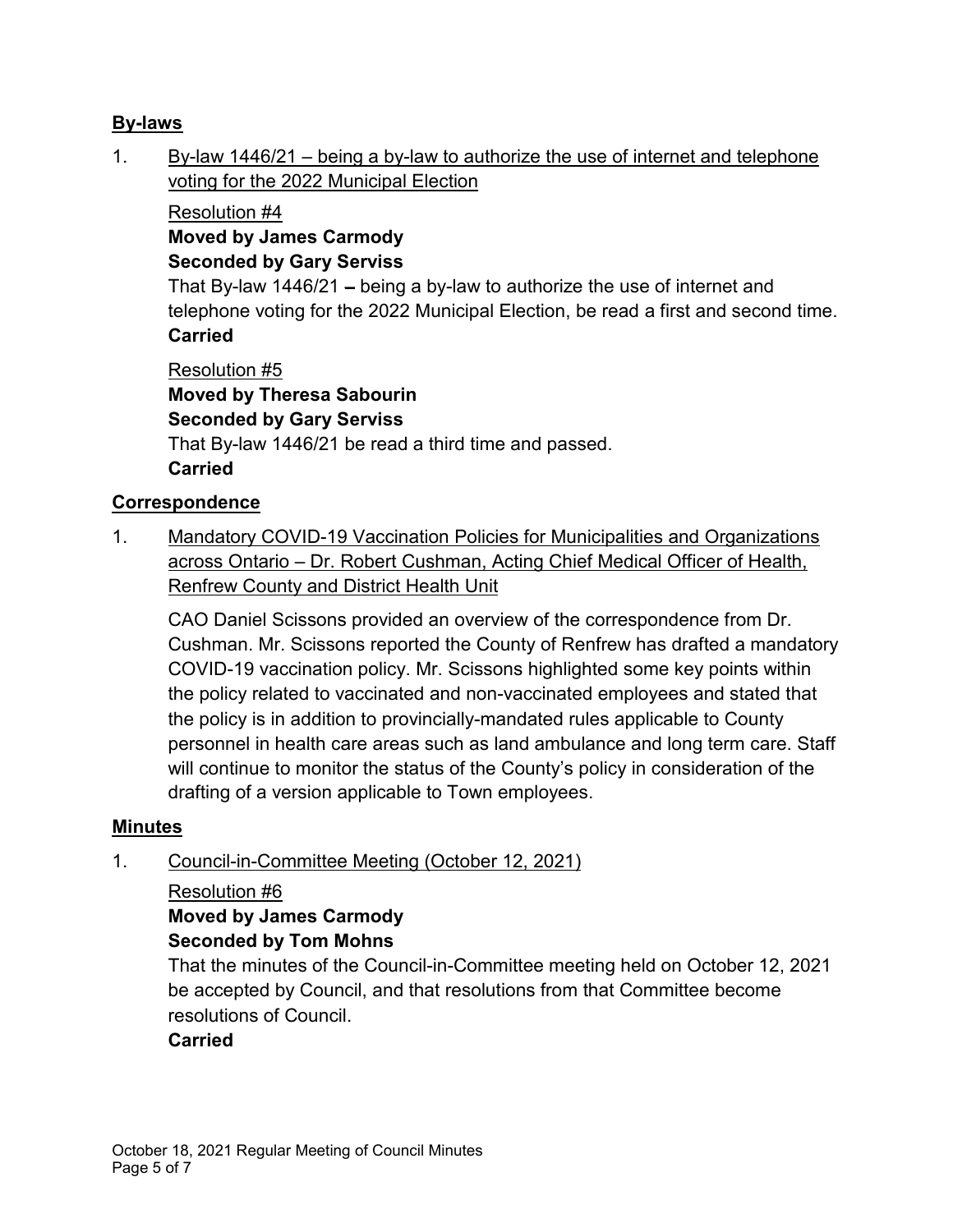## 2. Petawawa Public Library Board (August 23, 2021)

Deputy Mayor Gary Serviss provided an overview of the recent activities of the Petawawa Public Library Board.

# Resolution #7

#### **Moved by Gary Serviss Seconded by James Carmody**

That the minutes of the Petawawa Public Library Board meeting held on August 23, 2021 be adopted as information. **Carried**

# **Staff Reports**

There was nothing to report.

# **Councillor Reports**

Deputy Mayor Gary Serviss reported that he attended the grand opening of Valley Creations on October 15, 2021. Deputy Mayor Serviss also reported he attended Hyska's Independent Grocers for the Rotary Club of Petawawa Project Playhouse fundraiser draw on October 17, 2021. Deputy Mayor Serviss congratulated the organizers and winners of the draws.

Councillor Tom Mohns – nothing to report.

Councillor Theresa Sabourin reported that she attended the Petawawa Ramble kickoff held on October 14, 2021, the grand opening of Valley Creations on October 15, 2021 and the Project Playhouse draw on October 17, 2021. Councillor Sabourin also had the opportunity to showcase Petawawa by taking a potential new doctor's family on a tour, who is considering setting up a practice within the County.

Councillor Murray Rutz reported that he attended the Fire Department display event held on October 9, 2021 at RONA Petawawa, and the Petawawa Ramble kickoff on October 14, 2021. Councillor Rutz reported that on October 15, 2021 he toured Petawawa to observe the amazing displays that area businesses and residents showcased for the Petawawa Ramble. Councillor Rutz was pleased to report that Festival Hall can now operate at full capacity.

Councillor James Carmody reported he also attended the Petawawa Ramble kickoff and the grand opening of Valley Creations. Councillor Carmody provided an update on the Community Safety and Well Being Plan.

Councillor Matthew McLean – nothing to report.

Mayor Bob Sweet reported he attended several County meetings and special events recently including meetings of the Algonquin Trail Advisory Committee; Development and Property Committee; Finance and Administration Committee; Petawawa Ramble